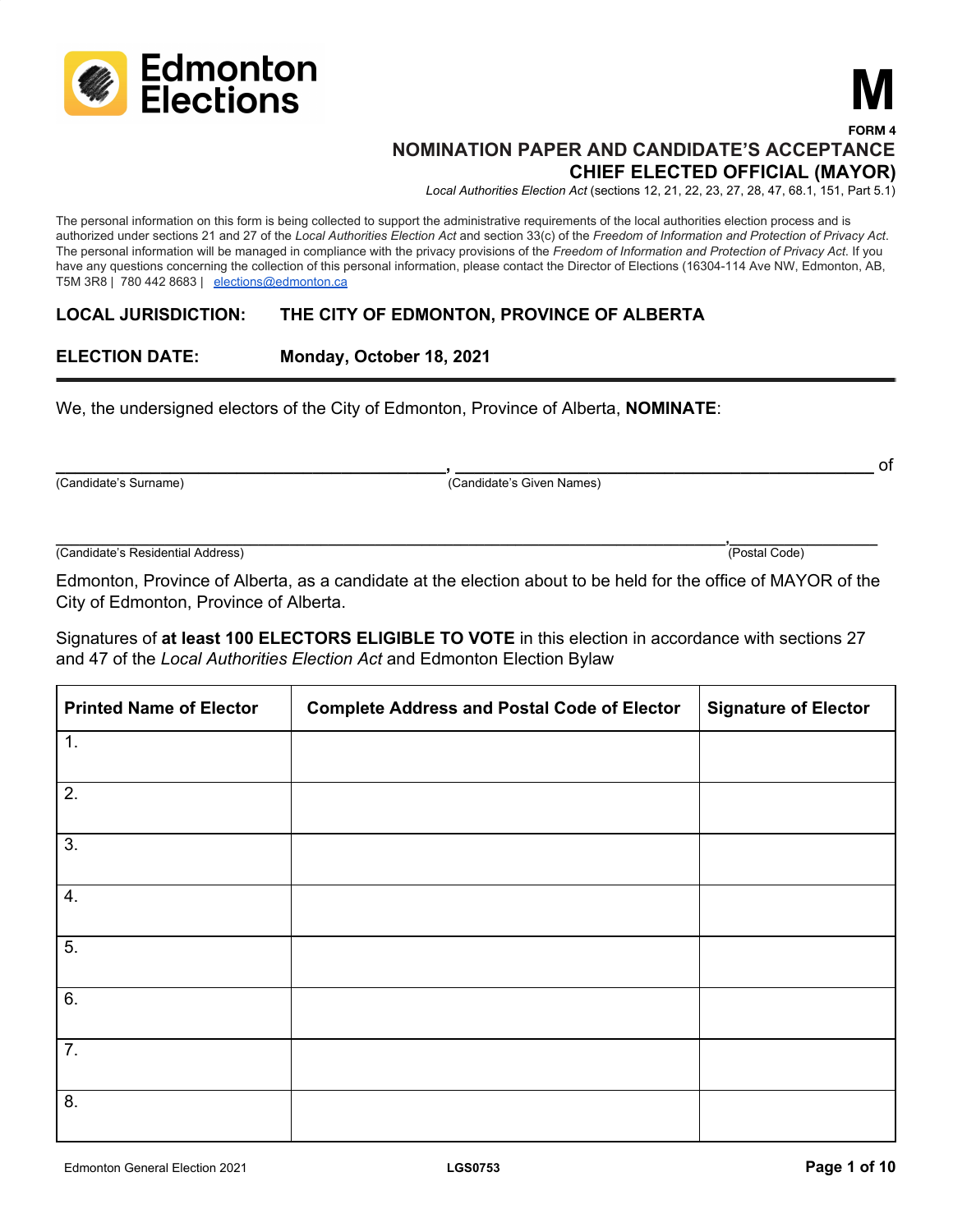



**\_\_\_\_\_\_\_\_\_\_\_\_\_\_\_\_\_\_\_\_\_\_\_\_\_\_\_\_\_\_\_\_\_\_\_\_\_\_\_\_, \_\_\_\_\_\_\_\_\_\_\_\_\_\_\_\_\_\_\_\_\_\_\_\_\_\_\_\_\_\_\_\_\_\_\_\_\_\_\_\_\_\_\_\_\_\_\_** (Candidate's Surname) (Candidate's Given Names) **Printed Name of Elector Complete Address and Postal Code of Elector Signature of Elector** 9. 10. 11. 12. 13. 14. 15. 16. 17. 18. 19. 20. 21. 22. 23.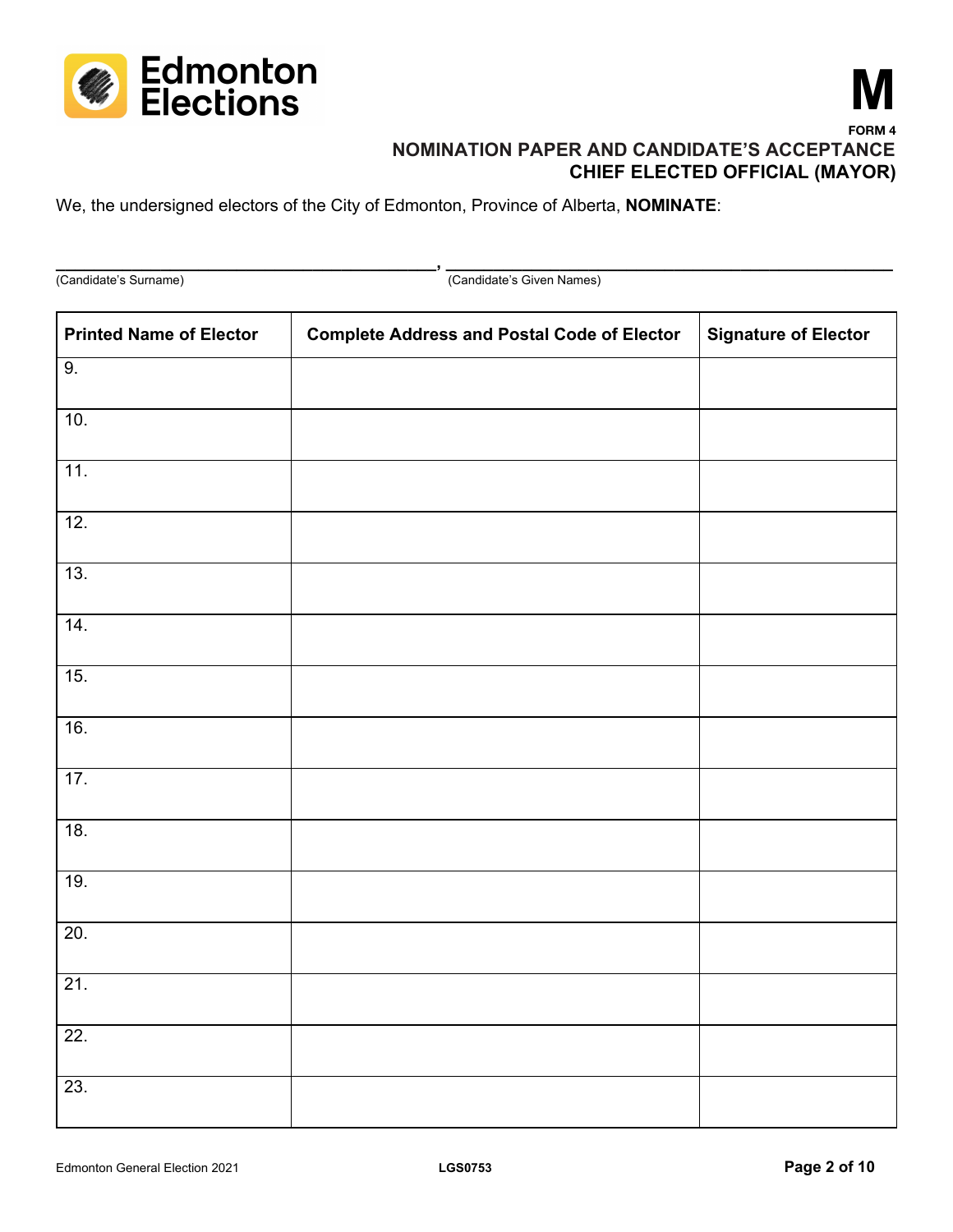



**\_\_\_\_\_\_\_\_\_\_\_\_\_\_\_\_\_\_\_\_\_\_\_\_\_\_\_\_\_\_\_\_\_\_\_\_\_\_\_\_, \_\_\_\_\_\_\_\_\_\_\_\_\_\_\_\_\_\_\_\_\_\_\_\_\_\_\_\_\_\_\_\_\_\_\_\_\_\_\_\_\_\_\_\_\_\_\_** (Candidate's Surname) (Candidate's Given Names) **Printed Name of Elector Complete Address and Postal Code of Elector Signature of Elector** 24. 25. 26. 27. 28. 29. 30. 31. 32. 33. 34. 35. 36. 37. 38.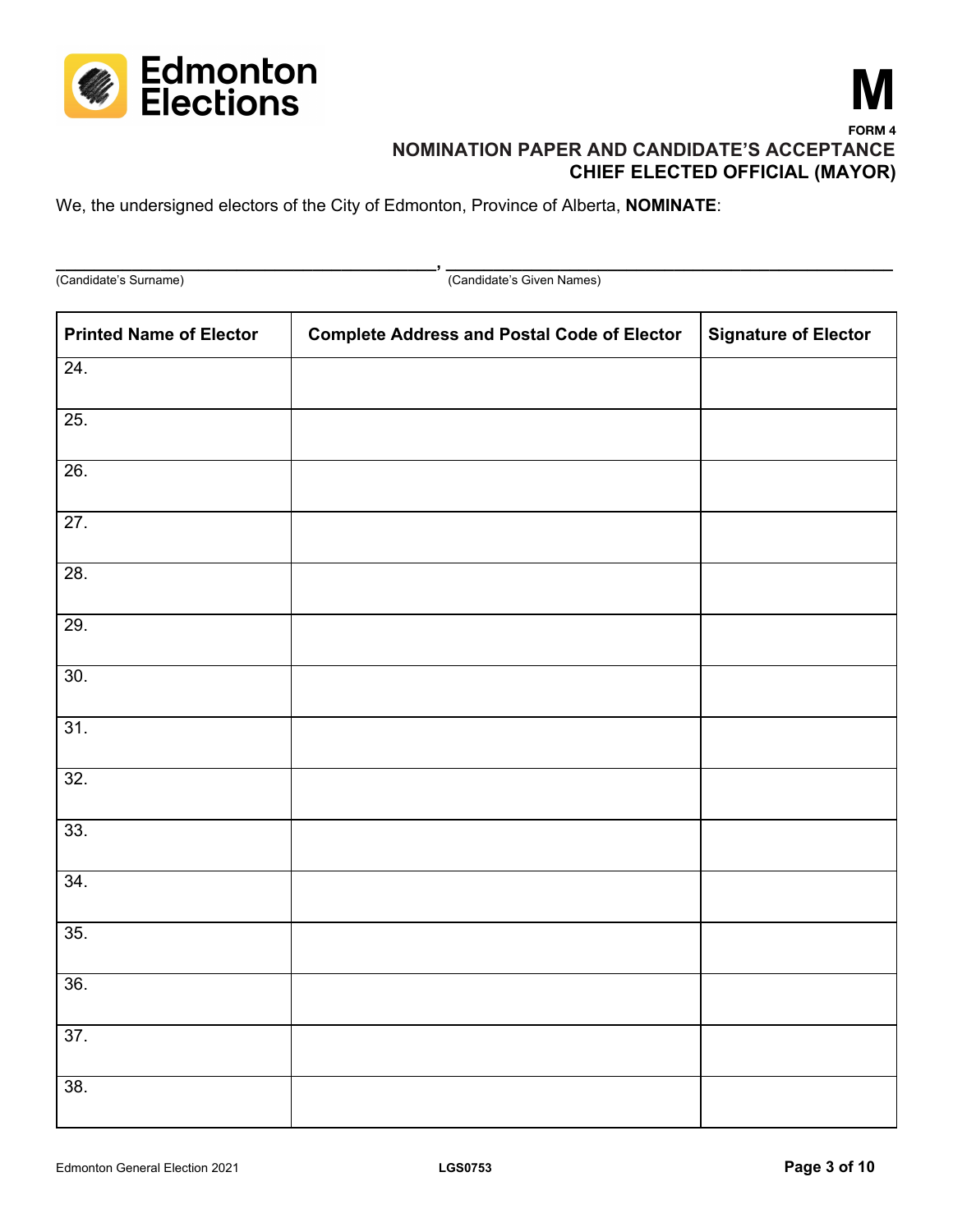



**\_\_\_\_\_\_\_\_\_\_\_\_\_\_\_\_\_\_\_\_\_\_\_\_\_\_\_\_\_\_\_\_\_\_\_\_\_\_\_\_, \_\_\_\_\_\_\_\_\_\_\_\_\_\_\_\_\_\_\_\_\_\_\_\_\_\_\_\_\_\_\_\_\_\_\_\_\_\_\_\_\_\_\_\_\_\_\_** (Candidate's Surname) (Candidate's Given Names)

| <b>Printed Name of Elector</b> | <b>Complete Address and Postal Code of Elector</b> | <b>Signature of Elector</b> |
|--------------------------------|----------------------------------------------------|-----------------------------|
| 39.                            |                                                    |                             |
| 40.                            |                                                    |                             |
| 41.                            |                                                    |                             |
| 42.                            |                                                    |                             |
| 43.                            |                                                    |                             |
| 44.                            |                                                    |                             |
| 45.                            |                                                    |                             |
| 46.                            |                                                    |                             |
| 47.                            |                                                    |                             |
| 48.                            |                                                    |                             |
| 49.                            |                                                    |                             |
| 50.                            |                                                    |                             |
| 51.                            |                                                    |                             |
| 52.                            |                                                    |                             |
| 53.                            |                                                    |                             |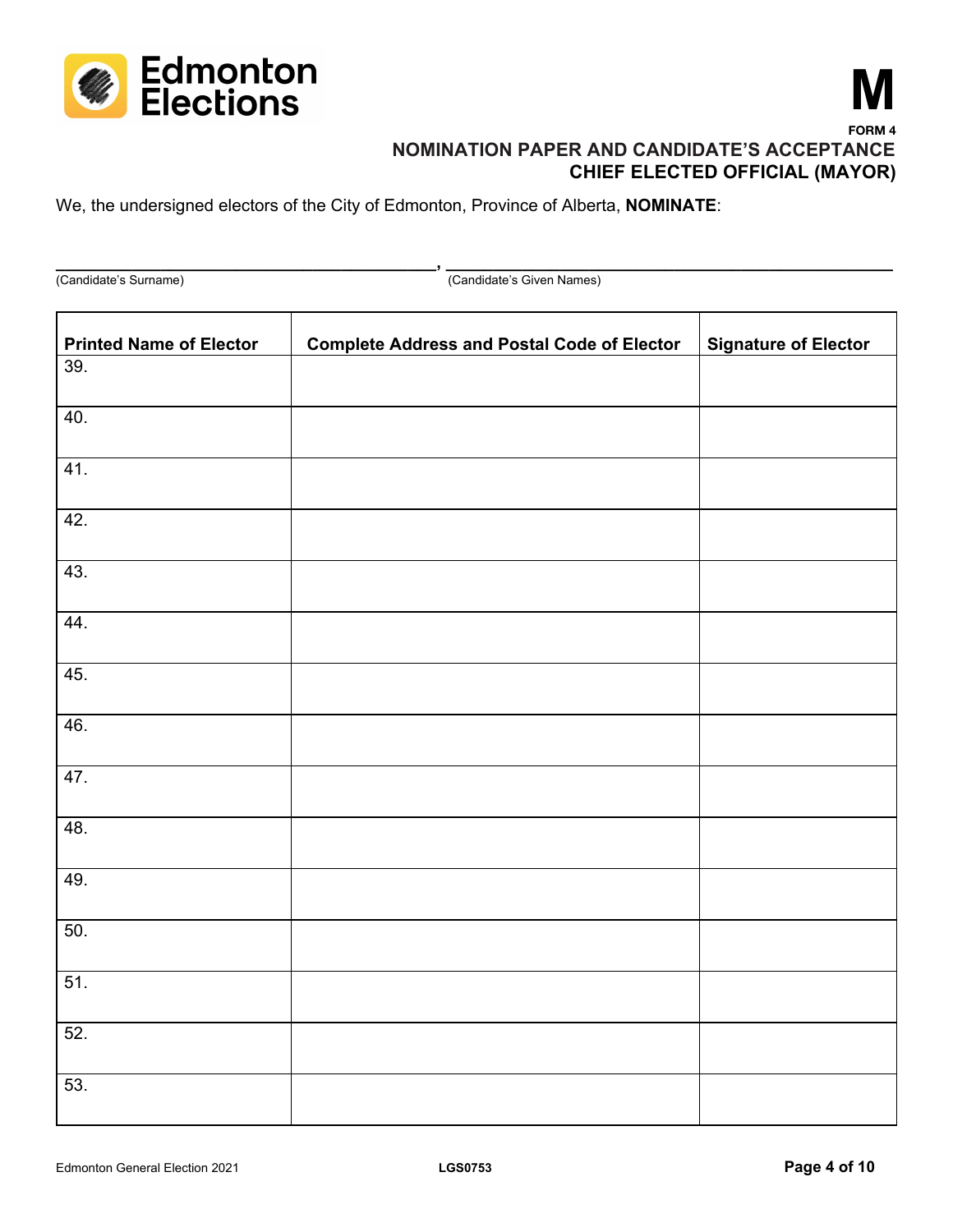



**\_\_\_\_\_\_\_\_\_\_\_\_\_\_\_\_\_\_\_\_\_\_\_\_\_\_\_\_\_\_\_\_\_\_\_\_\_\_\_\_, \_\_\_\_\_\_\_\_\_\_\_\_\_\_\_\_\_\_\_\_\_\_\_\_\_\_\_\_\_\_\_\_\_\_\_\_\_\_\_\_\_\_\_\_\_\_\_** (Candidate's Surname) (Candidate's Given Names) **Printed Name of Elector Complete Address and Postal Code of Elector Signature of Elector** 54. 55. 56. 57. 58. 59. 60. 61. 62. 63. 64. 65. 66. 67. 68.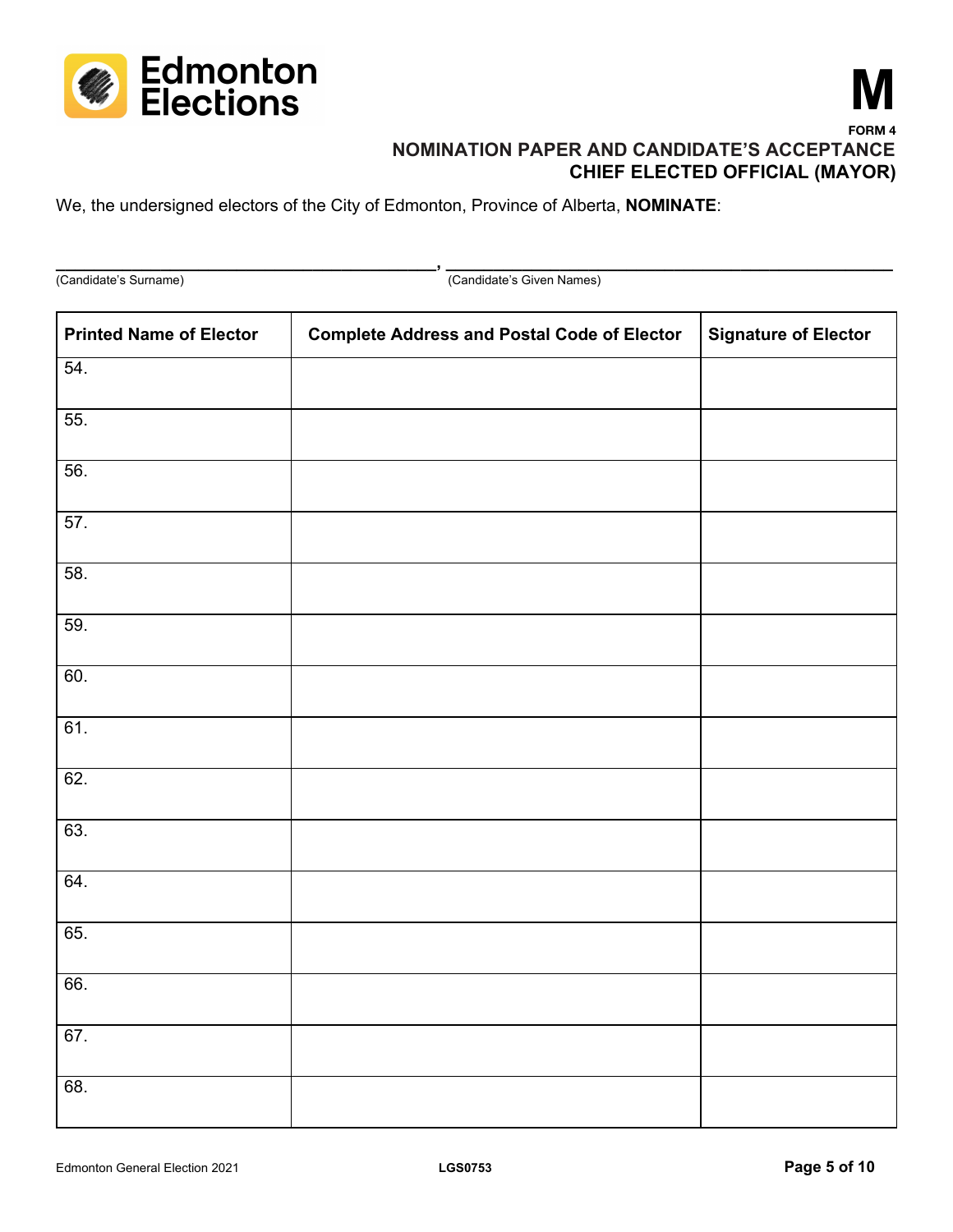



(Candidate's Surname) (Candidate's Given Names) **Printed Name of Elector Complete Address and Postal Code of Elector Signature of Elector** 69. 70. 71. 72. 73. 74. 75. 76. 77. 78. 79. 80. 81. 82. 83.

**\_\_\_\_\_\_\_\_\_\_\_\_\_\_\_\_\_\_\_\_\_\_\_\_\_\_\_\_\_\_\_\_\_\_\_\_\_\_\_\_, \_\_\_\_\_\_\_\_\_\_\_\_\_\_\_\_\_\_\_\_\_\_\_\_\_\_\_\_\_\_\_\_\_\_\_\_\_\_\_\_\_\_\_\_\_\_\_**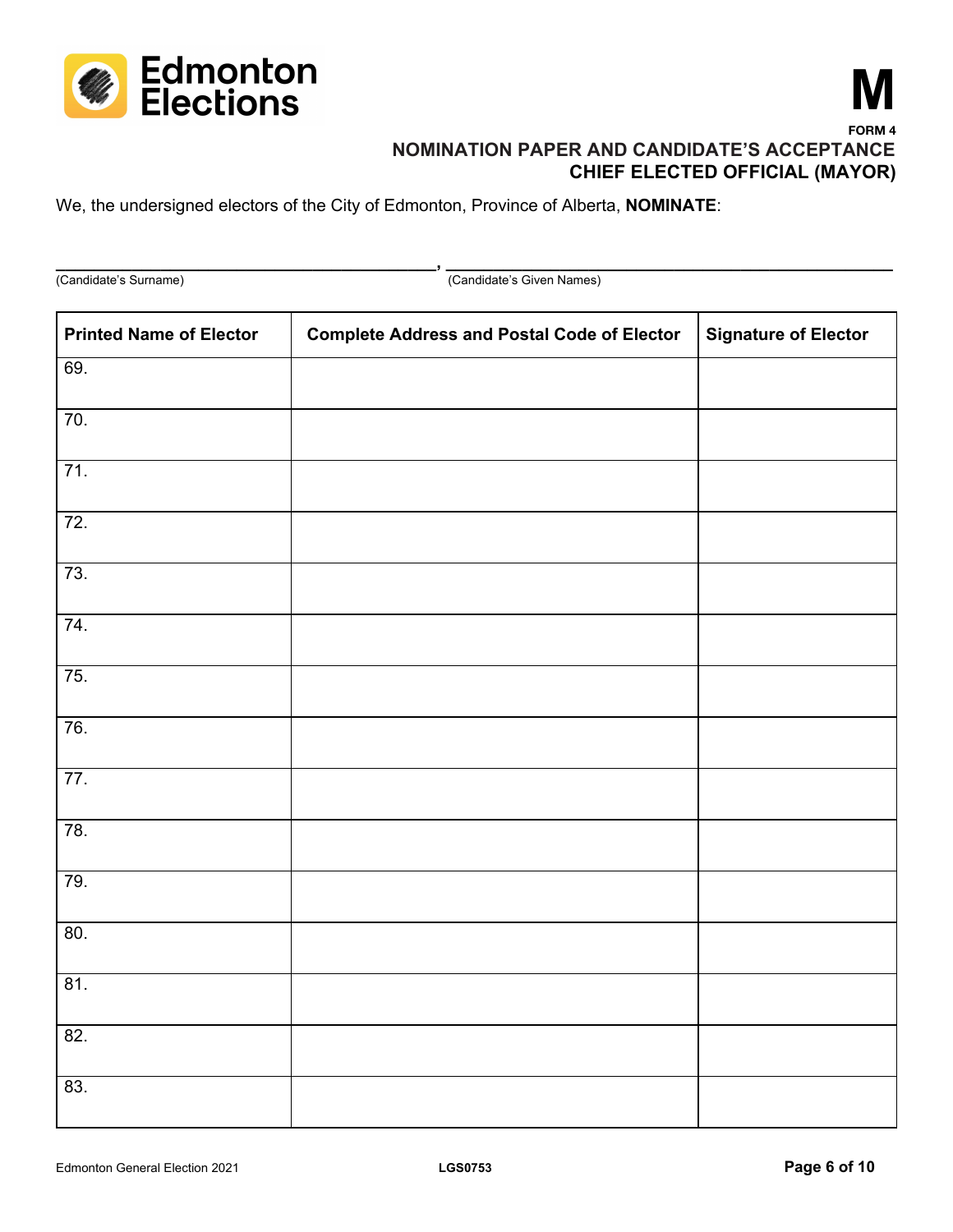



**\_\_\_\_\_\_\_\_\_\_\_\_\_\_\_\_\_\_\_\_\_\_\_\_\_\_\_\_\_\_\_\_\_\_\_\_\_\_\_\_, \_\_\_\_\_\_\_\_\_\_\_\_\_\_\_\_\_\_\_\_\_\_\_\_\_\_\_\_\_\_\_\_\_\_\_\_\_\_\_\_\_\_\_\_\_\_\_** (Candidate's Surname) (Candidate's Given Names) **Printed Name of Elector Complete Address and Postal Code of Elector Signature of Elector** 84. 85. 86. 87. 88. 89. 90. 91. 92. 93. 94. 95. 96. 97. 98.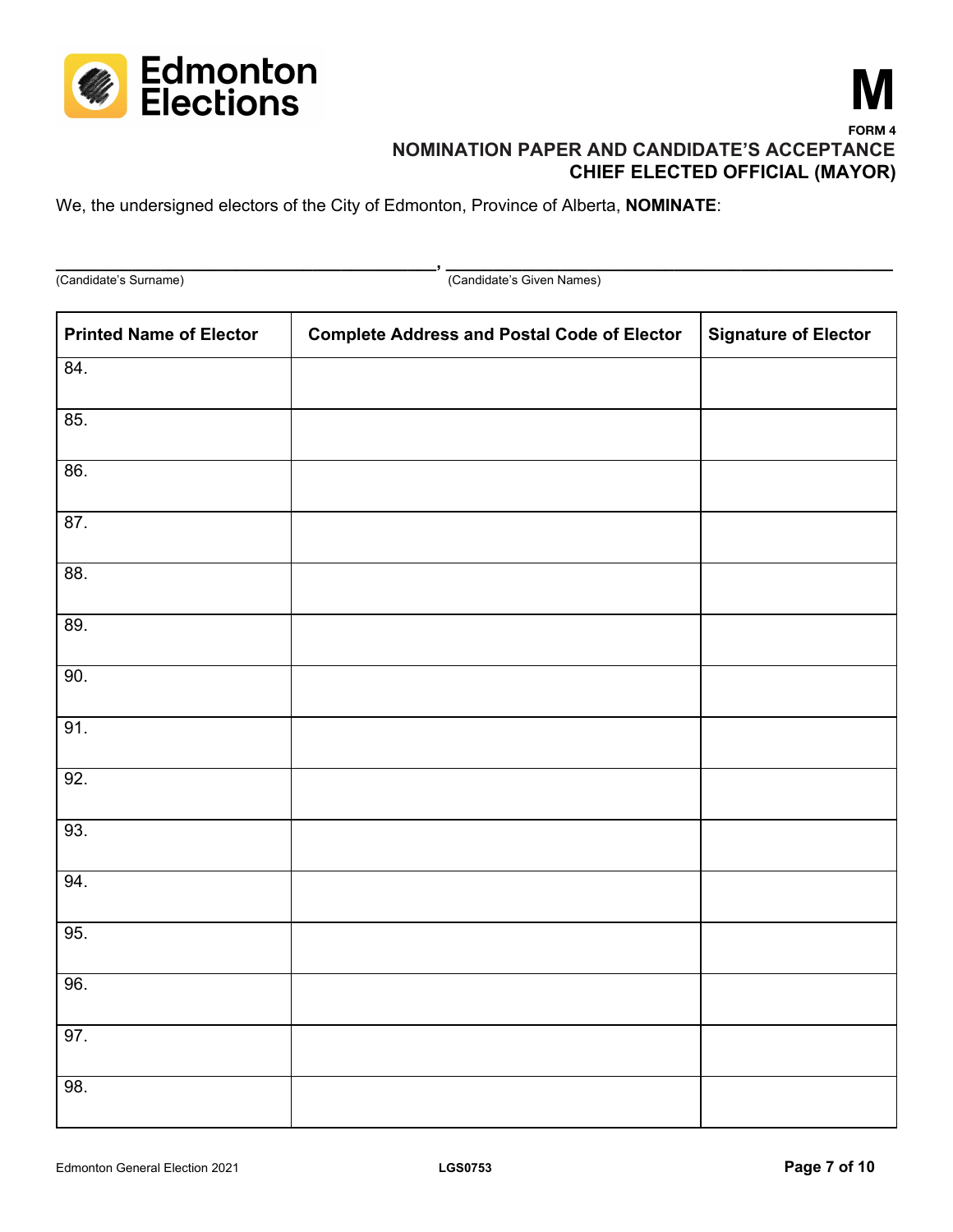



**\_\_\_\_\_\_\_\_\_\_\_\_\_\_\_\_\_\_\_\_\_\_\_\_\_\_\_\_\_\_\_\_\_\_\_\_\_\_\_\_, \_\_\_\_\_\_\_\_\_\_\_\_\_\_\_\_\_\_\_\_\_\_\_\_\_\_\_\_\_\_\_\_\_\_\_\_\_\_\_\_\_\_\_\_\_\_\_** (Candidate's Surname) (Candidate's Given Names) **Printed Name of Elector Complete Address and Postal Code of Elector Signature of Elector** 99. 100. 101. 102. 103. 104. 105. 106. 107. 108. 109. 110. 111. 112. 113.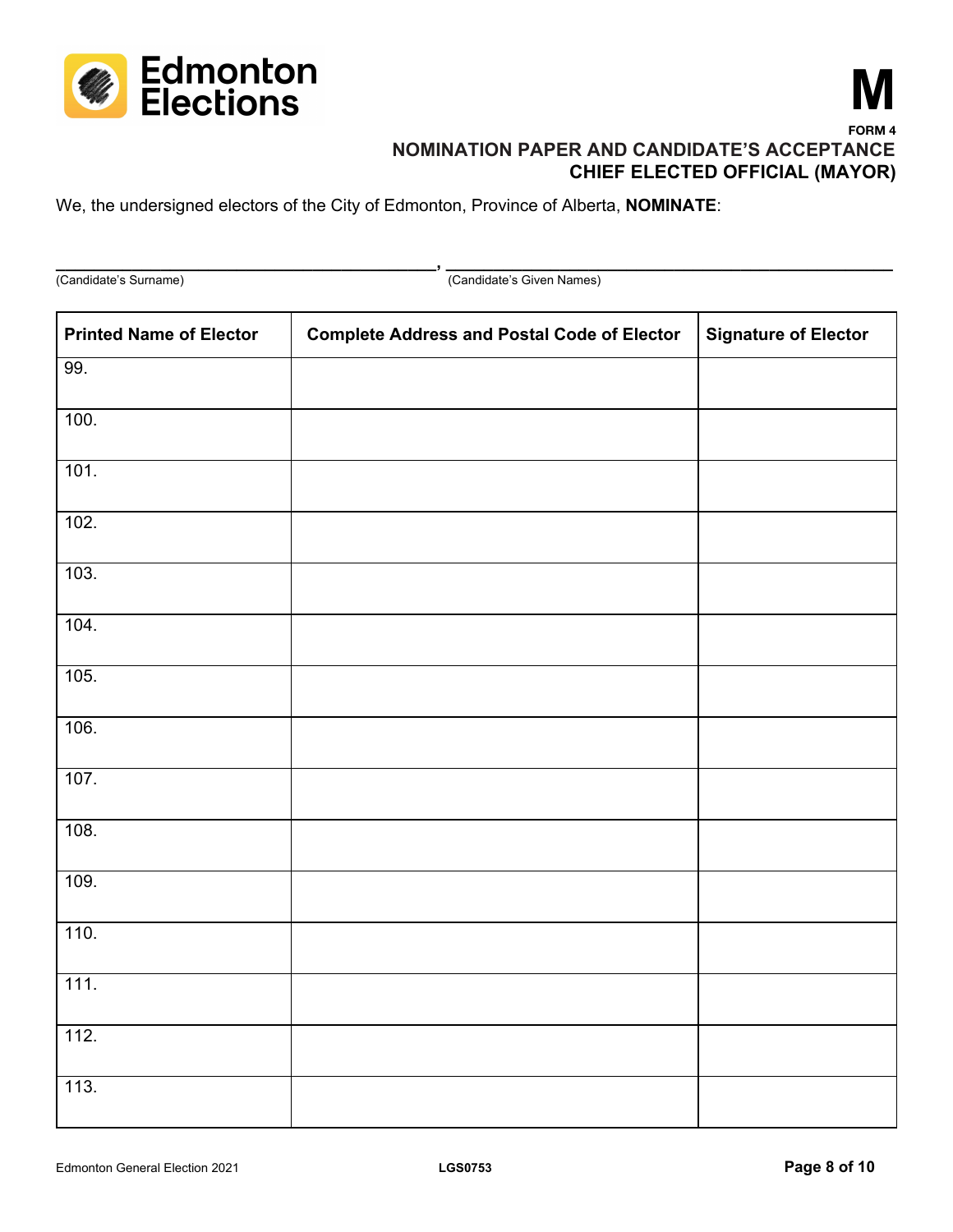



(Candidate's Surname) (Candidate's Given Names) **Printed Name of Elector Complete Address and Postal Code of Elector Signature of Elector** 114. 115. 116. 117. 118. 119. 120. 121. 122. 123. 124. 125. 126. 127. 128.

**\_\_\_\_\_\_\_\_\_\_\_\_\_\_\_\_\_\_\_\_\_\_\_\_\_\_\_\_\_\_\_\_\_\_\_\_\_\_\_\_, \_\_\_\_\_\_\_\_\_\_\_\_\_\_\_\_\_\_\_\_\_\_\_\_\_\_\_\_\_\_\_\_\_\_\_\_\_\_\_\_\_\_\_\_\_\_\_**